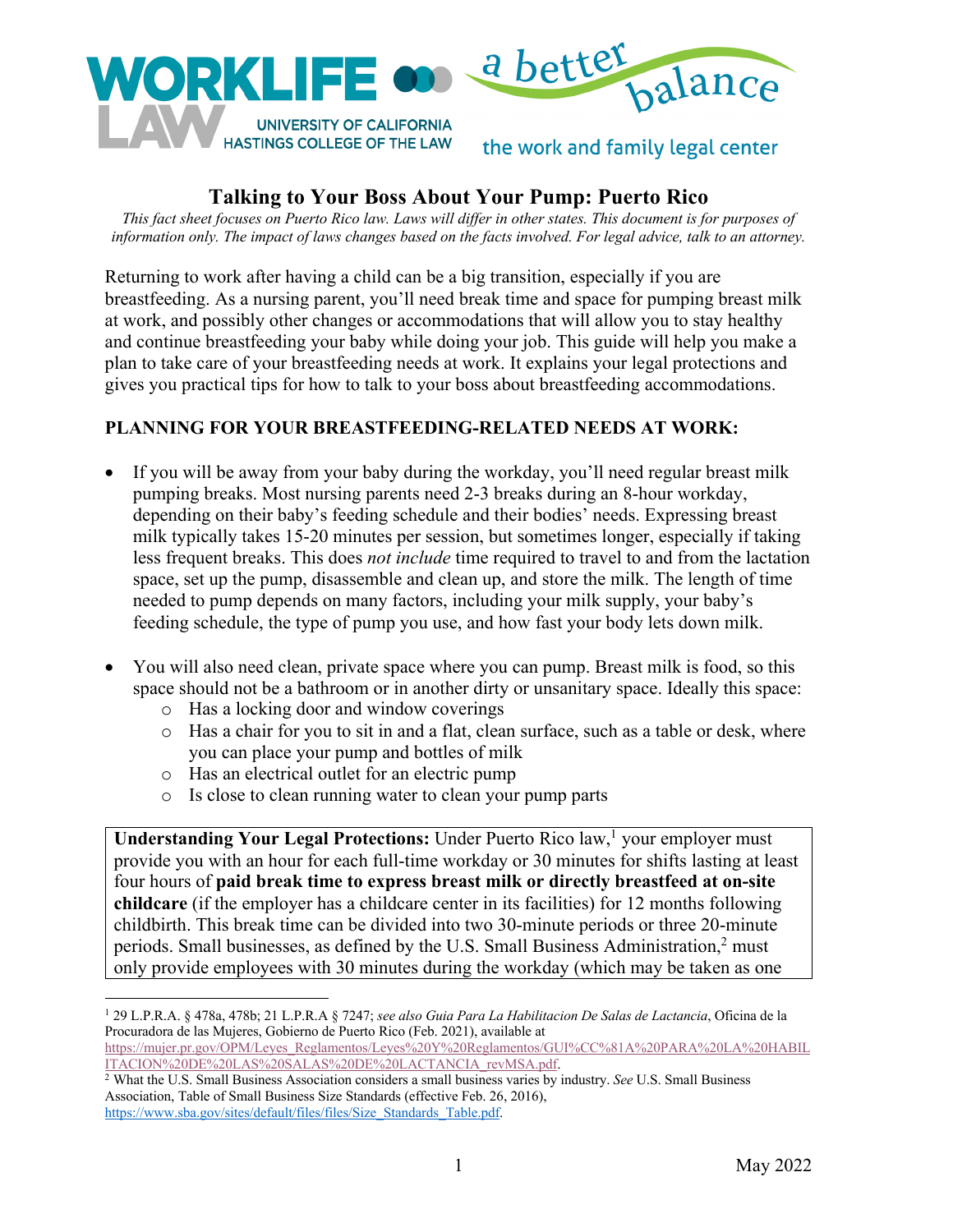

HASTINGS COLLEGE OF THE LAW

the work and family legal center

30-minute period or two 15-minute periods). If the employee of a small business is working on a part-time basis and the working day exceeds four hours, the period granted shall be 30 minutes for every consecutive four-hour working period. **Lactation spaces must provide privacy, safety and hygiene, and have electrical outlets and ventilation.3** To receive lactation breaks, you must provide your employer with medical certification of your status as a nursing mother during the term corresponding to the 4<sup>th</sup> and 8<sup>th</sup> months of your baby's life—the certification must be submitted no later than the  $5<sup>th</sup>$  day of that term.<sup>4</sup> Federal law may also provide a right to break time and space.<sup>5</sup>

- Some nursing mothers may need other lactation accommodations, depending on their individual needs and workplace. These may include:
	- o If you travel for work: arrangements for time and space to express milk while away from your normal workspace, including longer layovers in airports or utilizing airports with lactation spaces, when possible. (You can download apps like Moms Pump Here to find pumping locations.)
	- o If you have a medical complication related to breastfeeding, such as mastitis: time off from work for treatment and recovery, or some other reasonable accommodation that addresses your impairment.
	- o If you are not able to express enough milk using a breast pump: permission to have a caregiver bring the baby to your workplace for feedings.
	- o If your work involves exposure to smoke, heavy metals, radiation, or other toxins that could affect your breast milk<sup>6</sup>: accommodations your doctor may recommend to reduce your exposure, such as use of protective gear (gloves, protective clothing, or respirators), job restructuring, or temporary reassignment to a different position that is available.

https://mujer.pr.gov/OPM/Leyes\_Reglamentos/Leyes%20Y%20Reglamentos/GUI%CC%81A%20PARA%20LA%20HABIL ITACION%20DE%20LAS%20SALAS%20DE%20LACTANCIA\_revMSA.pdf.

<sup>3</sup> 29 L.P.R.A. § 478a. According to the Women's Advocate Office, lactation spaces must: (1) have a locking door and be free of objects that could put the safety of the nursing mother or her breastmilk at risk; (2) be reserved for exclusive use by nursing mothers, be located in areas with least foot traffic or away from work areas, and be free from security cameras as well as cameras pointing at the entrance of the space; (3) be clean, must not be a bathroom, and must have a sink; (4) have a comfortable chair and a surface to place equipment; (5) have electric outlets; (6) be well-ventilated and free from air contaminants; (7) contain a refrigerator where breastmilk may be stored; (8) be accessible to nursing workers; (9) and be used only for the purpose of expressing breastmilk and must be closed at all times under lock and key. Employers must have a policy establishing proper use of the lactation space, as well as a registry noting entry and exit times of the nursing worker(s) and of the person in charge of cleaning the space. *Guia Para La Habilitacion De Salas de Lactancia*, Oficina de la Procuradora de las Mujeres, Gobierno de Puerto Rico (Feb. 2021), available at

 $4$  29 L.P.R.A. § 478c.

<sup>&</sup>lt;sup>5</sup> If you are eligible for overtime pay under federal law (meaning you're a non-exempt employee), you are also entitled to reasonable break time and private, non-bathroom space to express milk until your child's first birthday under the federal Break Time for Nursing Mothers Law. For more information on whether you are exempt or non-exempt from the federal overtime law, the Fair Labor Standards Act, visit the Department of Labor's website at

http://webapps.dol.gov/elaws/whd/flsa/screen75.asp. Employers with fewer than 50 employees are exempt from the Break Time Law if they can prove that providing break time and space would be an undue hardship because it would cause significant difficulty or expense for their business.

 $6$  More information about accommodations for breastfeeding workers exposed to potentially hazardous materials is available at: https://www.cdc.gov/niosh/topics/repro/breastfeeding.htm.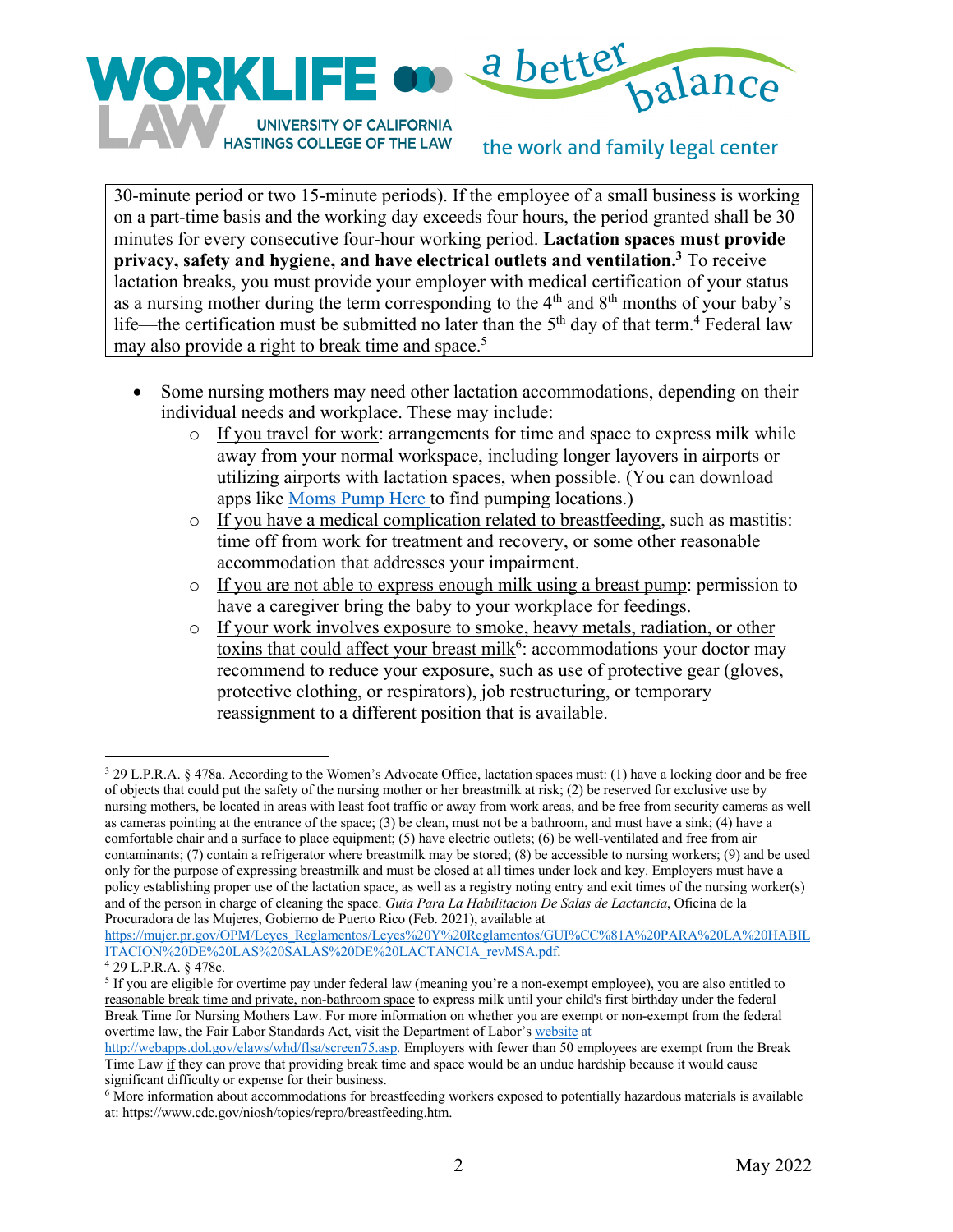

o If you cannot perform your normal duties safely while breastfeeding, like for example a police officer whose restrictive and heavy bulletproof vest would decrease her milk supply and put her at risk of infection: a temporary transfer to an alternative (light duty) assignment or job restructuring.

the work and family legal center

**Understanding Your Legal Protections:** Under a federal law called the Pregnancy Discrimination Act, which applies when your employer has 15 or more employees, you should be given the **same ability to address breastfeeding-related needs as is given to non-breastfeeding employees under similar circumstances**. <sup>7</sup> For example, if other employees are allowed to modify their schedule to take smoking breaks, you should be allowed to modify your schedule to take breaks for pumping. If other employees are given alternative assignments to accommodate temporary illnesses, the same accommodations should be provided to you if necessary for breastfeeding-related reasons. Puerto Rico's law prohibiting pregnancy-related discrimination may provide similar protections.<sup>8</sup>

### **WHEN TO TALK TO YOUR BOSS:**

- To ensure you have what you need to express milk on your first day back from leave, it's important to talk to your employer about your intention to express milk at work **before you return to work**, ideally before you go out on leave. However, there are no legal deadlines for notifying your employer.
- Before starting the conversation, it's a good idea to do your homework by reviewing the information in this document and any **policies** your employer has for breastfeeding employees, talking to any coworkers who have breastfed before, and thinking through solutions that you think would work well for your needs.

# **WHAT TO SAY TO YOUR BOSS:**

- Have a conversation with your manager about your breastfeeding-related needs. Your manager is familiar with your work responsibilities, schedule, and working space so can work with you to come up with a plan. If you don't feel comfortable talking with your manager, or think (s)he will give you trouble, you may instead decide to contact your human resources department. A good opportunity to discuss your breastfeeding needs is when you speak with HR about your childbirth leave.
- Tell your employer that you are, or are planning to, breastfeed your baby and will need to take breaks to express milk. Explain that you will also need access to a clean, private space that is not a bathroom. If you need another type of accommodation, explain that as well.

<sup>7</sup> 42 U.S.C. §§ 2000e(k), 2000e-2.

<sup>8</sup> 29 L.P.R.A. §§ 1322-1323.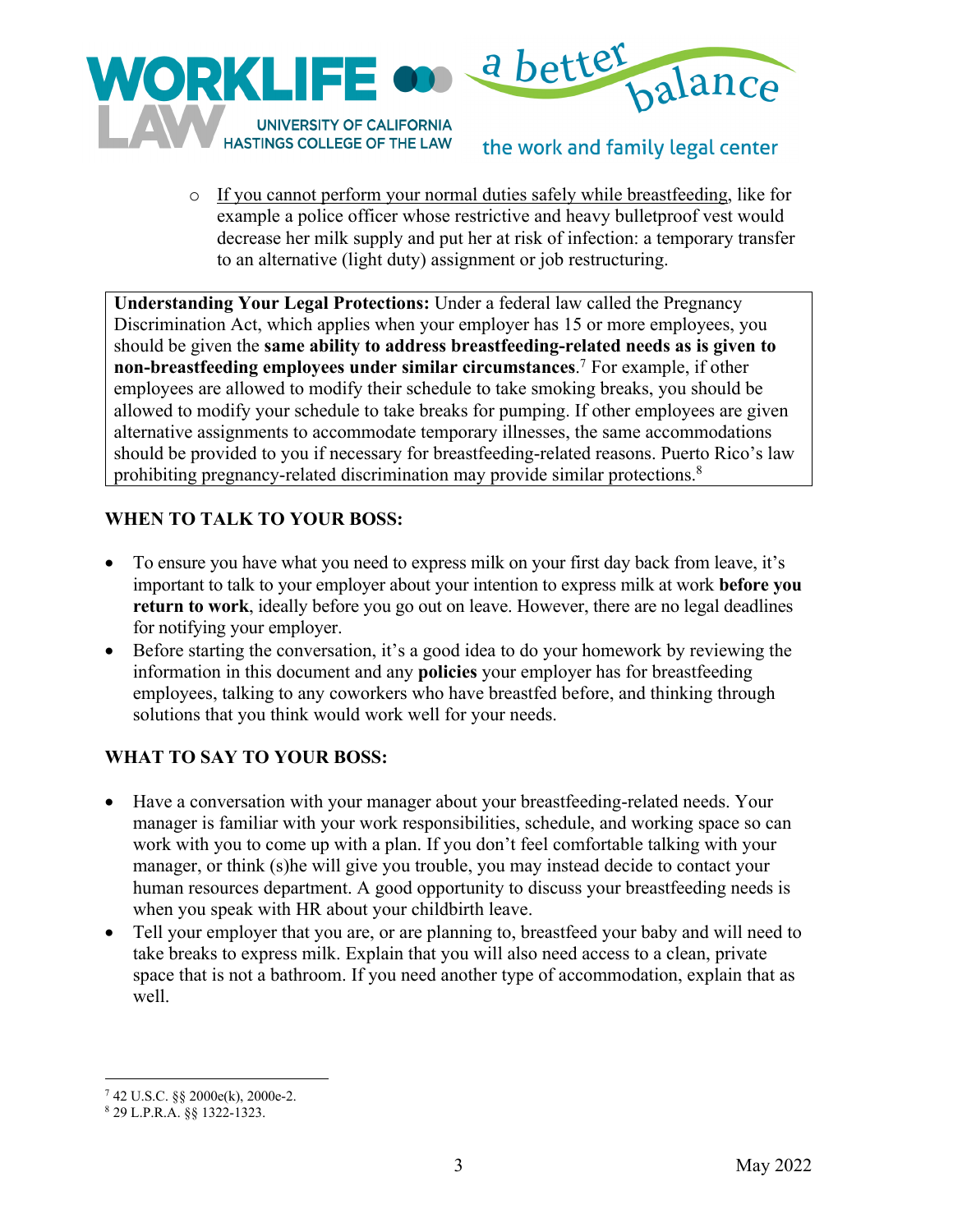

**HASTINGS COLLEGE OF THE LAW** 

# the work and family legal center

- **Be prepared to educate your employer** about the realities of breastfeeding and expressing milk. Not all managers or human resources professionals will initially understand the needs of breastfeeding employees. You may need to explain that:
	- o Regular "pumping" breaks based on the baby's feeding schedule are necessary to avoid severe pain, risk of infection, risk to your milk supply, and other complications. Depending on your baby's age and other factors, you may have to take 2-3 breaks during an 8-hour workday.
	- o Continuing to breastfeed is very important to you because of all the health benefits for you and your baby. Breastfed babies are less likely to get sick, which means fewer days off of work for you.
	- o Breast milk is food for infants and so must be prepared and handled in a sanitary space - not a bathroom!
	- o Expressing breast milk typically takes 15-20 minutes per session, *not including* time required to travel to and from the lactation space, set up the pump, disassemble and clean up, and store the milk.
	- o Remind your employer that you are a dedicated employee and that you do not think that pumping breaks will affect your work performance.
- Come prepared with suggestions for space that you could use. If you can't think of an existing space that will work, you may have to identify a creative solution. For ideas that may work in your industry, check out:

https://www.womenshealth.gov/breastfeeding/employer-solutions/

- Anticipate potential concerns that your boss may have and come prepared with a plan. For example, if your work will need to be covered by another employee during your pumping breaks, consider talking with coworkers to get their help. Communicate to your boss that you will take no more time than is necessary to pump and are still committed to doing a good job.
- Puerto Rico law<sup>9</sup> requires workers who wish to take advantage of their workplace lactation rights to submit a note from a health care provider (during the term corresponding to the infant's  $4<sup>th</sup>$  and  $8<sup>th</sup>$  month of life) stating that they are a nursing mother. This certification must be submitted no later than the 5<sup>th</sup> day of each term. Make sure that the note from your health care provider is as specific as possible about what you need and outlines why the requested accommodations are medically advisable for you (not only for your infant). Here are general guidelines on writing effective work accommodation notes that you may share with your health care provider: https://www.pregnantatwork.org/breastfeedingworkplace-guide-for-healthcare-providers-2/.
- Listen carefully and take notes after your conversation, especially about anything that sounded strange or wrong to you. Make sure to get all agreements in writing. You can do this by sending an email or a note to your boss describing your understanding of the agreement. Keep a copy for yourself.

<sup>9</sup> 29 L.P.R.A. § 478c.